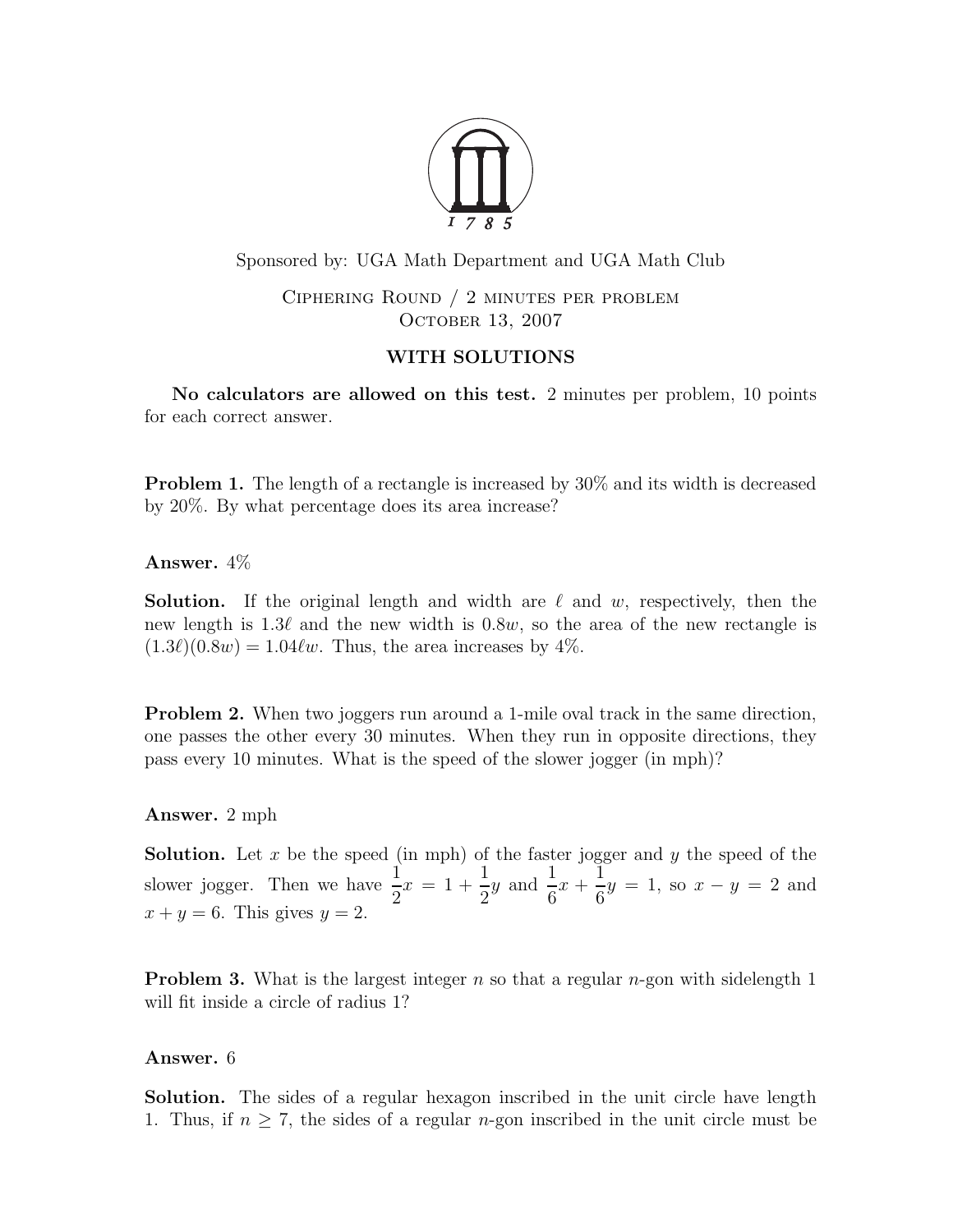shorter, so, conversely, if we blow up the picture, in order to make the sidelengths 1, the circle must have bigger radius.

Problem 4. If you have 2 black socks and 3 green socks in a drawer, how many socks must you take out in order to be guaranteed a matching pair?

#### Answer. 3

Solution. This is a trick question, of course. If you pick two socks of different colors initially, no matter what sock you pick the third time, it has to be the same color as one of the first two.

Problem 5. If you have 2 black socks and 3 green socks in a drawer, in the long run, what is the average number of socks you must take out in order to have a matching pair?

**Answer.**  $13/5 = 2.6$ 

Solution. The probability of picking two matching socks is

$$
\frac{2}{5} \cdot \frac{1}{4} + \frac{3}{5} \cdot \frac{2}{4} = \frac{2}{5} \, .
$$

Thus, we will get a match 2/5 of the time with two socks drawn, and 3/5 of the time with *three* socks drawn. The expected number of socks we must take out to get a match is

$$
2 \cdot \frac{2}{5} + 3 \cdot \frac{3}{5} = \frac{13}{5} = 2.6
$$

Problem 6. How many positive factors does the number 288 have (including 1 and 288)?

#### Answer. 18

**Solution.** We have  $288 = 32 \cdot 9 = 2^5 \cdot 3^2$ , so we want to count the numbers of the form  $2^{j}3^{k}$ , where  $0 \leq j \leq 5$  and  $0 \leq k \leq 2$ . Since there are 6 possible values of j and 3 possible values of k, there are 18 factors.

Problem 7. What is the sum of all the positive factors of 288 (including 1 and 288)?

Answer. 819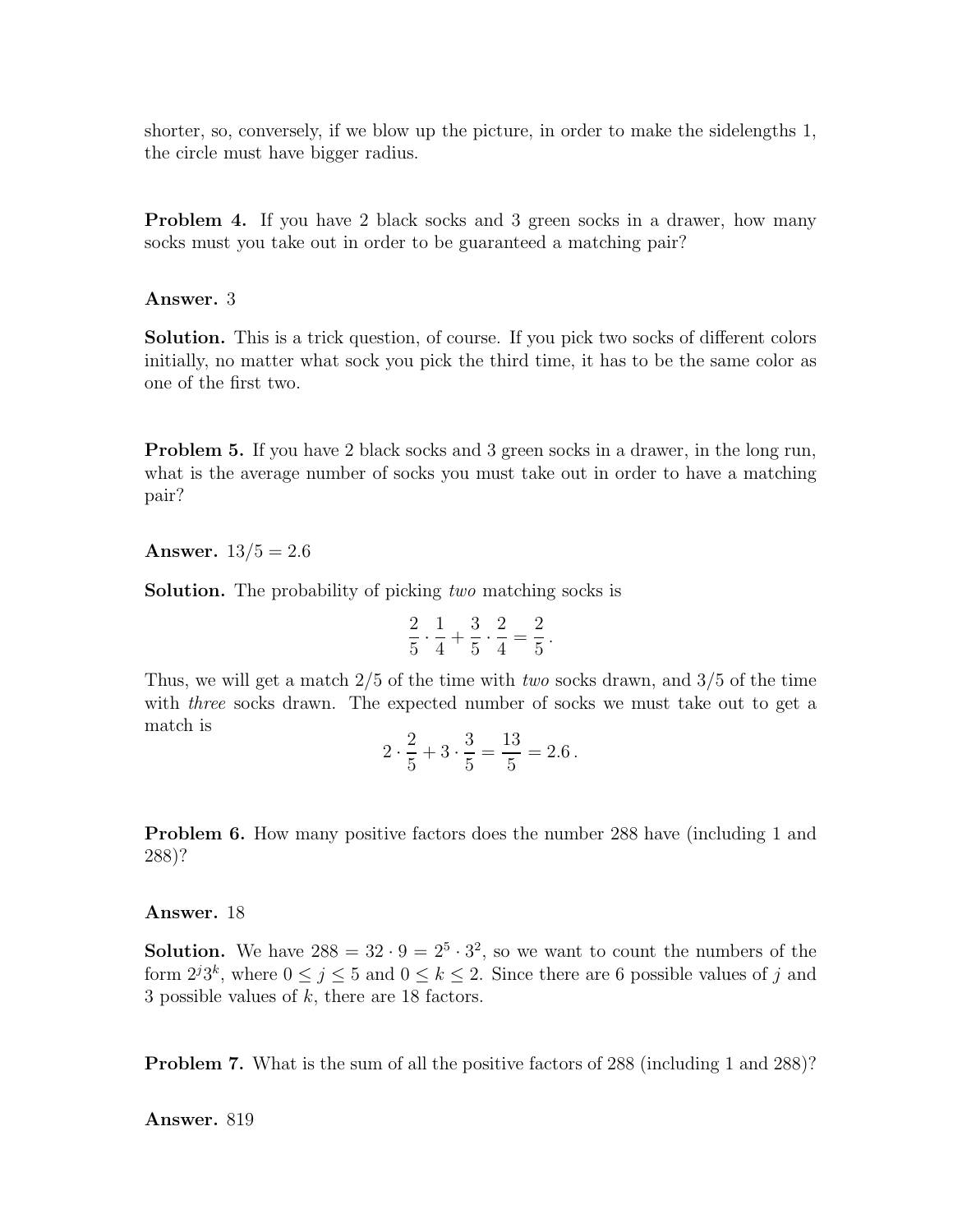**Solution.** We have  $144 = 32 \cdot 9 = 2^5 \cdot 3^2$ , so we want to sum all numbers of the form  $2^{j}3^{k}$ , where  $0 \leq j \leq 5$  and  $0 \leq k \leq 2$ . This is just the sum

$$
(1+2+2^2+2^3+2^4+2^5)(1+3+3^2) = \frac{2^6-1}{2-1} \cdot \frac{3^3-1}{3-1} = 63 \cdot 13 = 819.
$$

Problem 8. The three middle circles in the figure have radius 1. What is the sum of the radii of the smallest and largest circles?



Answer. 
$$
\frac{4}{3}\sqrt{3}
$$

Solution. The center of the diagram is the centroid of the triangle formed by the centers of the three middle circles. If the radius of the innermost circle is  $r$  and the radius of the outermost circle is R, we have  $R = r + 2$ , so  $r + R = 2(r + 1)$ . Since the centroid of a triangle is  $2/3$  the way down any of its medians, we have  $r + 1 =$ 2 3  $\sqrt{3}$ , so  $2(r+1) = \frac{4}{3}$ 3  $\sqrt{3}$ .

Problem 9. How many integers between 7 and 2007 inclusive are divisible by neither 3 nor 5?

### Answer. 1067

**Solution.** There are  $\frac{2007-9}{2}$ 3  $+1 = 667$  multiples of 3 between 7 and 2007. There are  $2005 - 10$ 5  $+1 = 400$  multiples of 5 between 7 and 2007. And there are  $\frac{1995 - 15}{15}$ 15  $+1 =$ 133 multiples of 15 between 7 and 2007. Thus, there are a total of 667+400−133 = 934 multiples of either or both. So there are  $2001 - 934 = 1067$  integers divisible by neither.